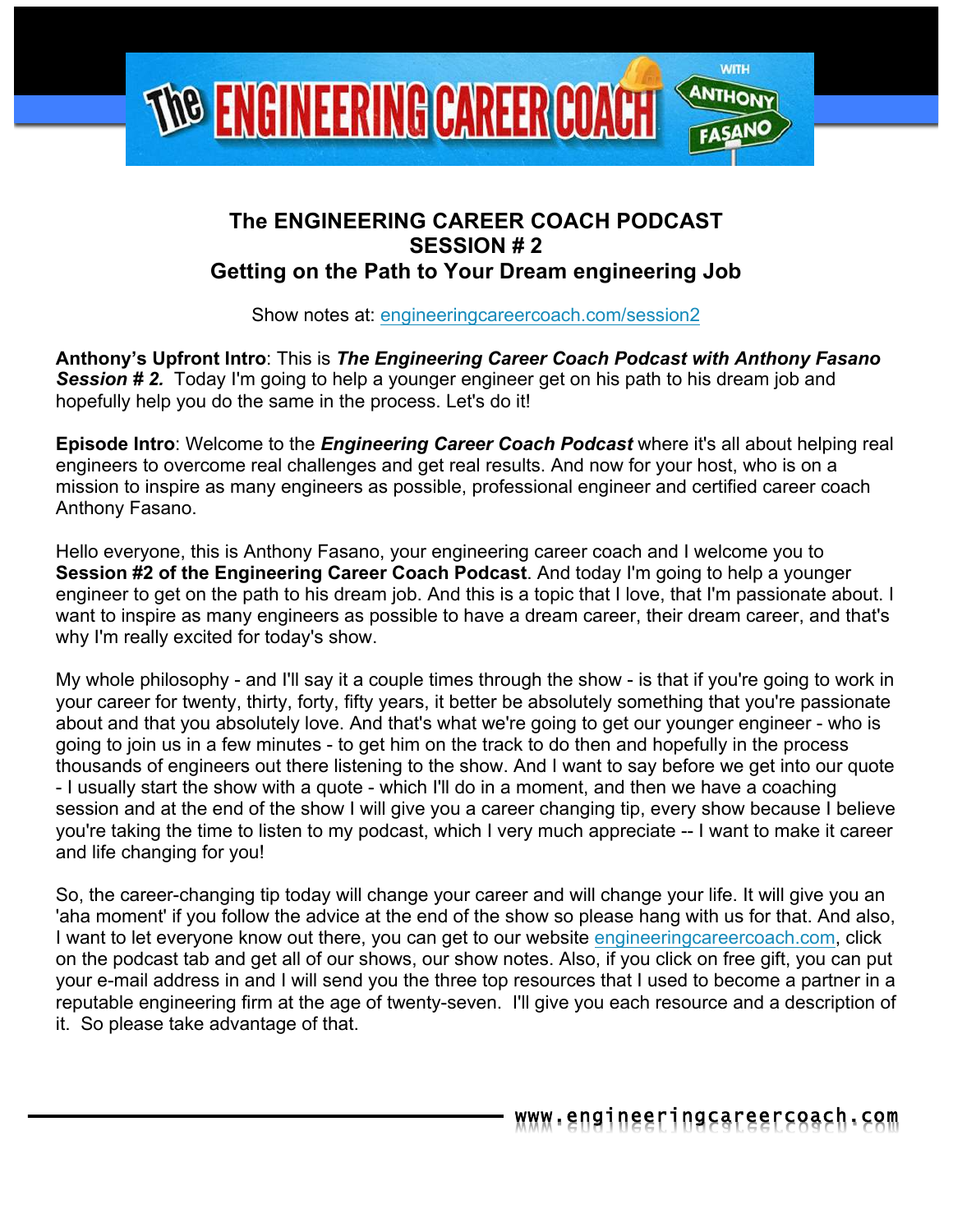

Right, so with that, let's jump right into our motivational moment and I'll give you the quote that I've selected for today's show.

# **Anthony's Motivational Moment**:

The quote that I've chosen for today's show is from the late, great Steve Jobs. And the quote goes like this, *"The only way to do great work is to love what you do. If you haven't found it yet, keep looking. Don't settle. As with all matters of the heart you'll know when you find it."* I think that's a very powerful quote and I think it fits perfect for today with our coaching session, with our topic of trying to find your dream job, trying to achieve passion in your career, passion on a daily basis. And Steve Jobs was someone that we can all look up to for that and he said it the best there in that quote.

I've worked with hundreds of engineers in the last few years and if there's one thing I can tell all of you out there is that you've got to find your passion in your engineering career. Whatever you end up doing, whether it's design engineering, whether you're in the field, whether you end up not even doing engineering. You have to find what you love and that's what I hope to help thousands of engineers do through this podcast and will continue to do it one engineer at a time or to the groups through the audio, through the website, through everything else. I believe that we can all achieve an extraordinary engineering career if we develop our skills, set clear goals and then achieve them. So with that let's jump to our coaching session and then hang around with us for our career-changing tip at the end of the show.

## **Coaching Segment:**

**Anthony:** Alright, now for our coaching portion of the show. And today's guest is David from Florida. David is almost finished with a five-year dual program in mechanical and aerospace engineering. He's in Florida and his application was interesting to me; his challenge was, or his goal was to seek a dream job within a dream company. And that kind of really struck a chord for me because one of the things that I focus on through my *Institute for Engineering Career Development* with all of our members is trying to help them to achieve their dream jobs as engineers. I mean my whole philosophy on your career is you're going to go through this career for how many years in your life, you want to make sure that you're doing what you love to do in this - quote unquote - dream job as much as possible.

So while David is a student and we're talking about for him, early in his career. Those of you out there at any age, I think you'll be able to take something out of this as far as how do you get that dream job and I'm going to talk about that a lot here as we get into it with David so, welcome in David, how are you doing here?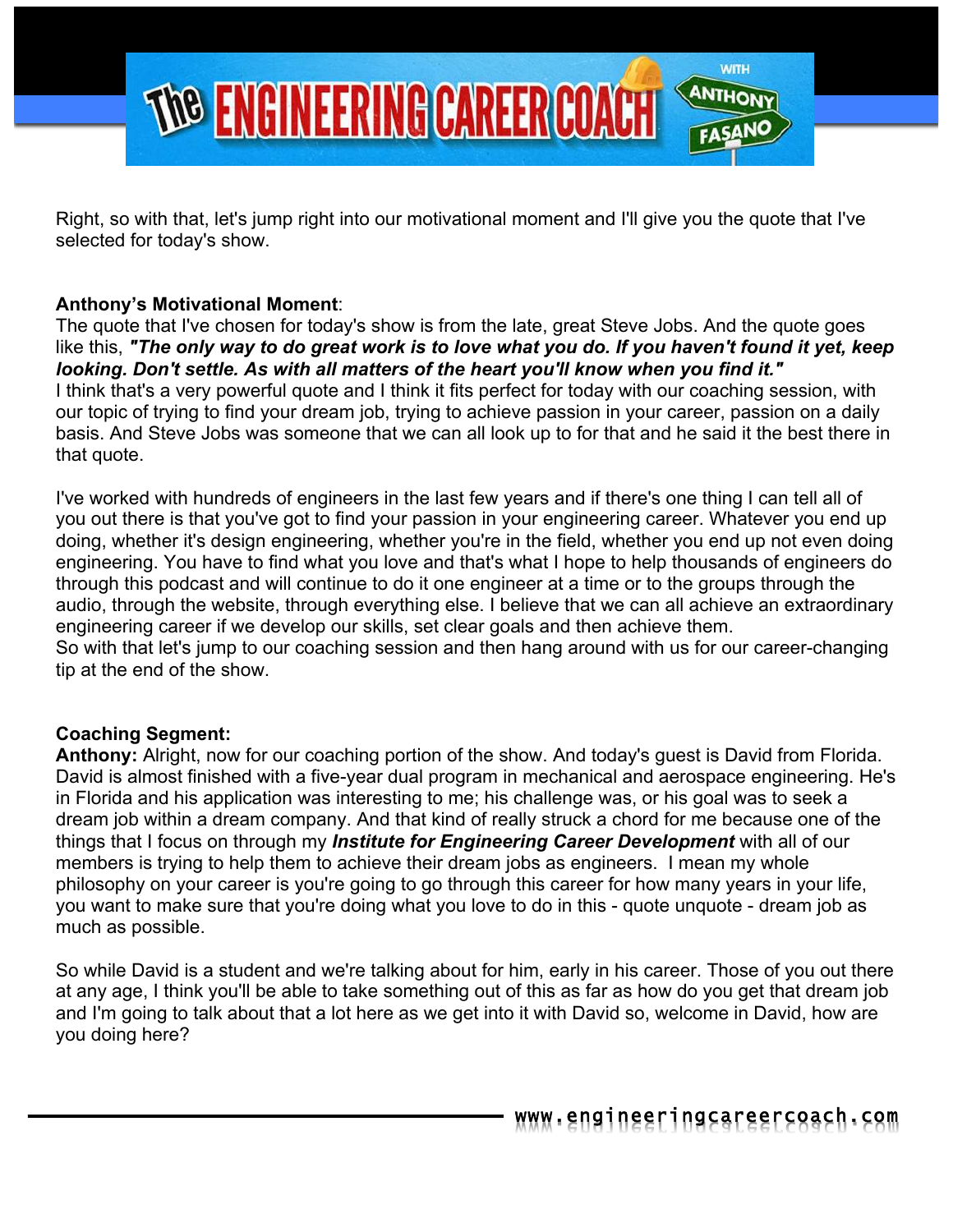

**David:** I'm doing great, how are you doing?

**Anthony:** Great, it's good to have you on the show.

**David:** Thank you very much for having me.

**Anthony:** I appreciate the application and this is a very interesting topic to me. So David, why don't you go into this a little bit more and elaborate on it for the listeners and for me so I can understand really what you're looking to accomplish here?

**David:** Sure, okay so for a few years now I had a dream job in the private space sector. I landed my first internship there last fall and I just completed another internship in the summer. I've been recommended for full-time in my current department, but the current department is more of a production role. It's not really along the lines of what I've been practicing in school or really along the lines of what the kind of experience that I want. But that being said, I did love the job, I loved going to work every day and it was still a very enticing offer. That being said, I do want to move into a more mechanical minded, hands-on, technical role and I'm wondering what are the first steps I can do to get there.

**Anthony:** Okay, alright, let's back up for a minute now and you said you had your dream job. When you say dream job, how do you define that?

**David:** For now, coming out of college, I want to get, my idea of a dream job is getting the kind of experience I want at a company that I'm really passionate about, in an industry that I'm very passionate about, that will kind of make me an all-around engineer. So, it will complete what I want experience-wise to make sure that I'm the most adequate leader a little later on down the line.

**Anthony:** Okay, great. So what you're looking to do is, you're looking to get a job in a field that you're passionate about, with a company that is kind of in alignment with yourself, your goals. You'd like the company obviously in the industry that you want.

**David:** Exactly.

**Anthony:** And it's got a be a position too that offers some long-term growth with skill building and leadership building, etcetera.

**David:** Correct.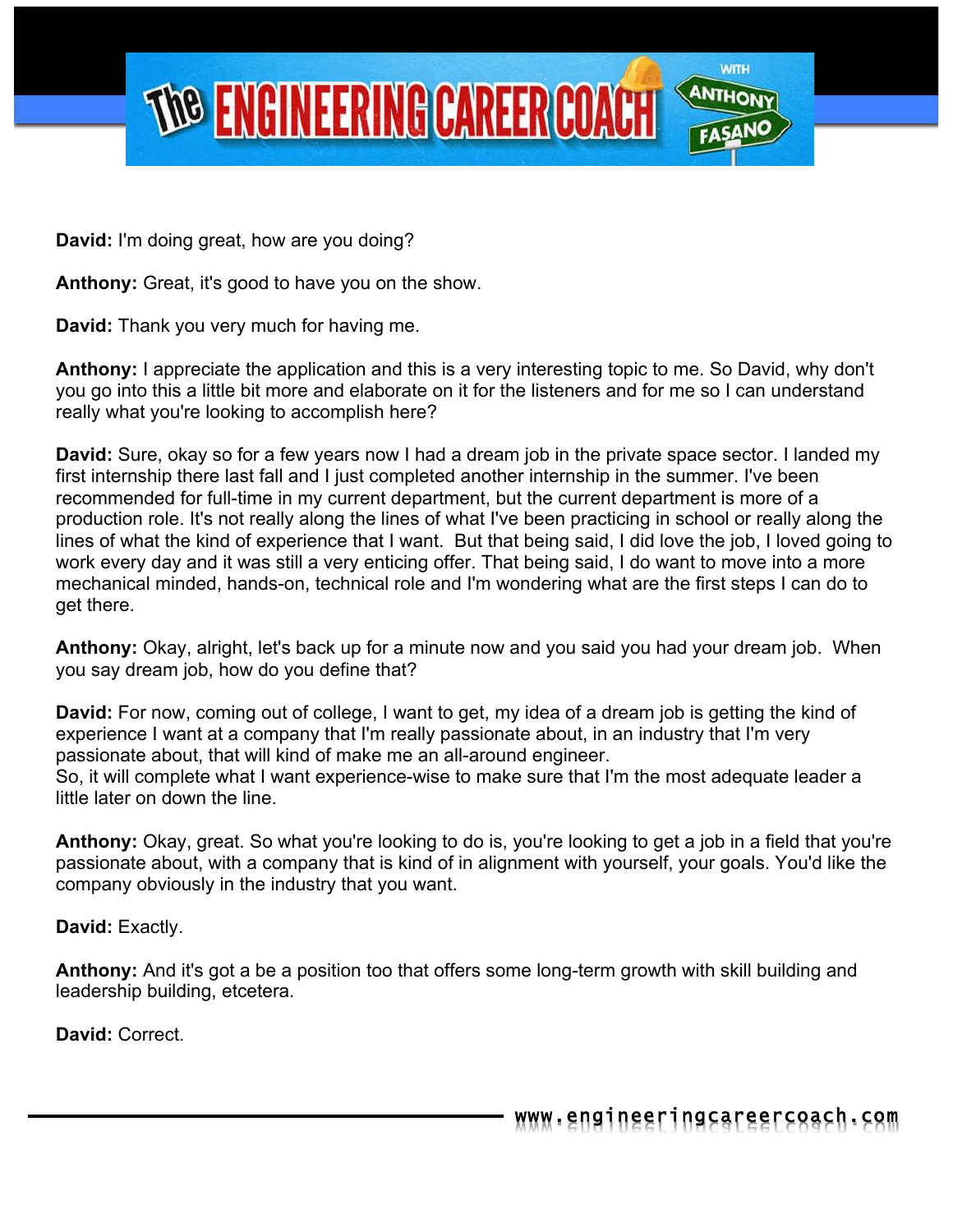

**Anthony:** Alright, so take me now a little bit into again, this idea of your specific situation with you're in a role in production and you want to be in what other role now? Explain this to me.

**David:** So, in my role in production I've been doing more industrial engineering and process engineering stuff, but I want to be in a more mechanical role where I'm doing some analysis of components, maybe doing some sort of building of actual parts and manufacturing, really hands-on technical stuff where I'm using all the fundamental skills I've been learning in my mechanical and aerospace courses.

**Anthony:** Okay, so you want to get a lot of that technical experience early on.

**David:** Exactly.

**Anthony:** Okay, which is great, which is definitely the way to do it. So now your dilemma is if you wanted to, when you graduate, you could walk right into this production role.

**David:** Correct.

**Anthony:** But now you want to get into this technical role at the same company.

**David:** Correct, yes.

**Anthony:** Now how is your relationship with this company you've worked there for what, a couple summers?

**David:** Yes, so I worked there for eight months total. And my relationship with my manager is absolutely great. I've actually already talked to him about this and he's backing me up. I'm going to work with him and the HR department to try to set up some interviews in other places within the company that would more fit my style, so I like that. I'm really getting the support there for sure. The big thing is I'm not exactly sure how qualified I am for the more technical places because I've been working in production pretty much for all my internship experiences.

**Anthony:** Alright, so one of the challenges here is that you, like I'm sure a lot of students that are coming out of school right now that haven't been able to get internships in a certain field. However, you've kind of identified that mechanical technical field as a way to get you going on your dream career path.

**David:** Correct.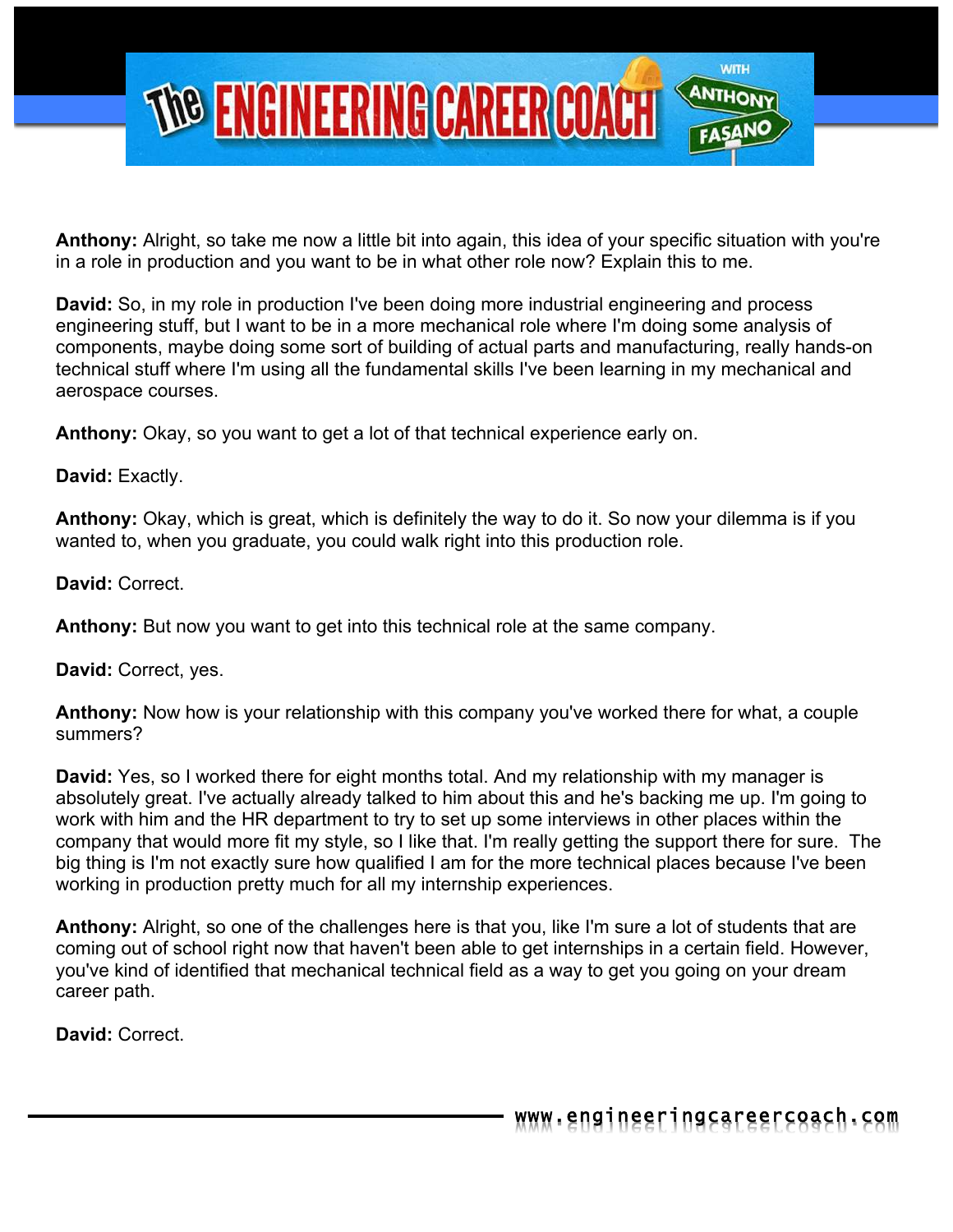

**Anthony:** Right, and now you worried about getting that because you don't have the experience in that field. Okay, so the good thing here, and the very positive thing for you that a lot of other recent grads probably can't say, is that you did have internship experience and you have it with this company specifically. And you obviously have a great relationship with them. So that's one of the things that you're going to obviously leverage and lean on here in the situation. What I would tell you to do is - this is for everyone out there who tries to get a job you don't necessarily have experience in that field - is you have to try to think about what you do have that's related to that field or that might be helpful for you in that field, alright.

So if I was in your position, David I would sit down with my supervisor and say, listen -- I'd make a list first before I sat down with him and list out everything that you've accomplished or that you've worked on in the last few summers with this company and I would also list out different things you've done at school like senior projects or different kinds of projects and different kind of things that you've learned. And then I would say to the supervisor based on his knowledge, what of these skills do you think will be applicable in the mechanical, the technical side of this job and try to come up with a few of them. And then I would take those skills and I would, when you, if you have an interview with the mechanical part of the company or the mechanical division or the HR department, and I would try to bring those skills to the forefront and not so much focus on the production that you've done but focused on what you've learned through the production that's going to apply to the mechanical side of things. Does that make sense to you?

**David:** Yes, yes it does. Absolutely.

**Anthony:** Alright, and that goes for anyone out there listening. I know there's a lot of recent graduates that have said, 'Oh, I haven't been able to get an internship in college so how do I go to a company and get that out there?' And the way you do that is you try to package yourself and show the value that you can bring to that industry, even though you haven't been in that industry specifically. And David has a little bit of a leg up here because he has a contact, he's in the company already so he's got a big leg up. But that's one of the main things that I think you should try to do David. And that's something that listen, if it doesn't work out at this company with the mechanical side of it then you still want to go down that road with another company.

## **David:** Yes.

**Anthony:** It's the same approach, you take the experience and you can, you try to translate that into their world.

**David:** Okay.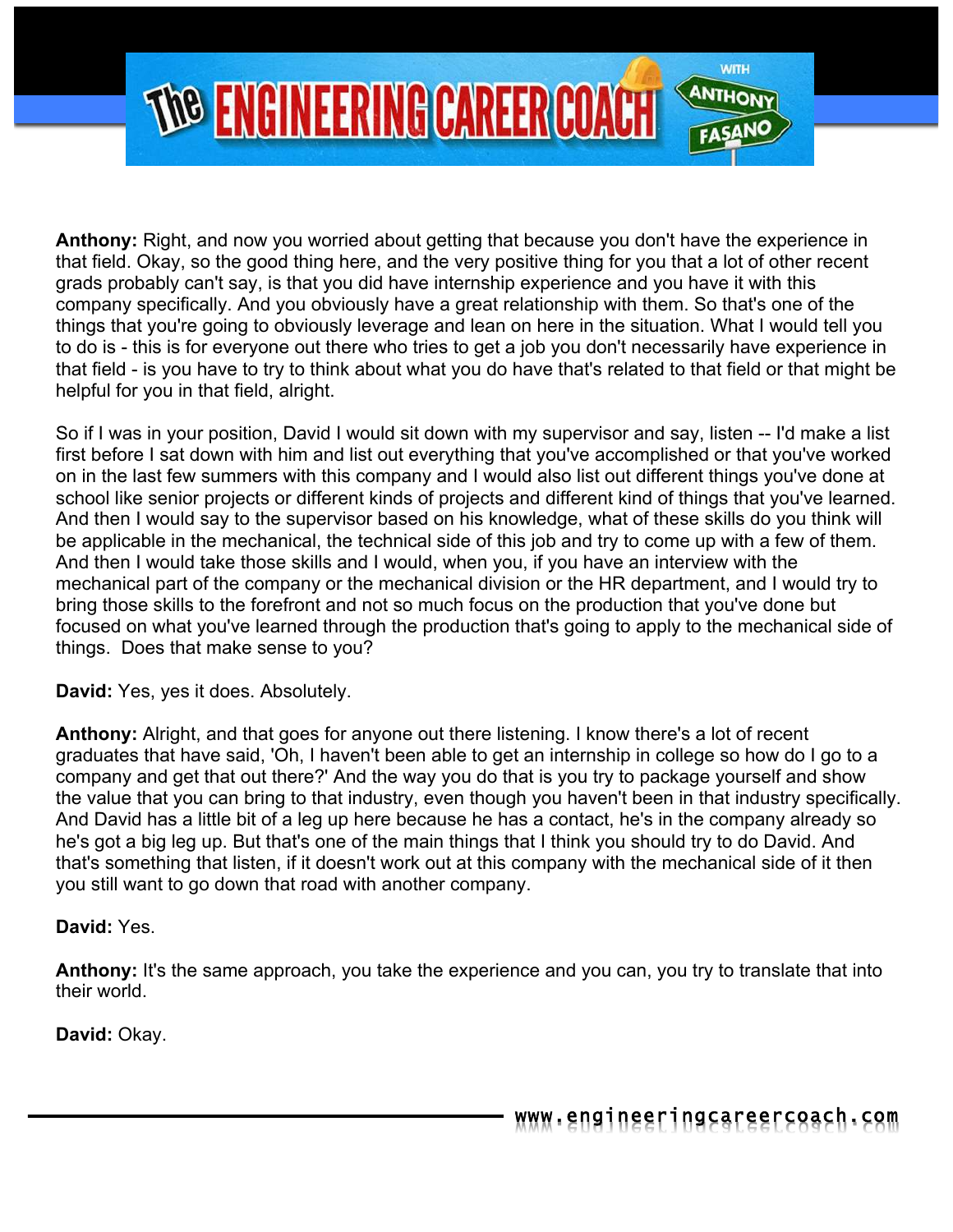

**Anthony:** Alright, so that's kind of in your specific situation. But you also had another question that you had in your application about working for a company with goals. Talk to me about that a little bit.

**David:** I'm coming out of a college and I really did enjoy my day-to-day job at this company. It wasn't exactly the role that I would ideally want, but I still loved going to work everyday, I still had the time of my life. I still really enjoy where company's going and what they're doing. But is it better to accept a job where I'm not getting my ideal experience, but I'm still loving the day to day and I'm happy with the mission of the company or is it better to try to look elsewhere for the kind of experience that I want at a place where maybe I'm not as passionate about?

**Anthony:** Alright so this is a great question, and this is where we really get into the whole discussion of your dream job and what you sacrifice for it and how much you go after it. And again this is where I think this will apply for everyone here listening. So David asked a question that 's the million dollar question is, 'Should I chase my dream job at all costs, do what's passionate for me all the time at the expense of some other things like maybe working in a role that's not exactly what I want to do or maybe working for a company that's not exactly where I want to be but it's giving me exactly what I want to do?'

What this goes back to really is your goals, and David defined pretty well what he wants to do. He considers a dream company to be, or dream job to be a job in where he's doing what he loves to do, in a company where he loves to do it, loves to work there, in the right industry. And David, what you have to think about when you get into this situation is, if you want to have a dream job you should have your goals clear and you should have a plan for achieving them and you're off to a great start. If you understand what a dream career is for you and you've taken steps already; you've got into a company that is a top-of-the-line company that you love to work for alright. It's in the right industry. So now, your third thing is the specific role that you're in and so if I was in your position what I would do is, I would say to myself, listen, I've got two out of three going for me right now, right. What are the chances that I'm going to be able to get the third one in this company, okay?

## **David:** Okay.

**Anthony:** Is it going to take me, listen it could take me six months, it could take me year, it could take two months. I don't know. However, I think I think from your perspective right now you have the one that could be hard to get done, which is working for a great company that you love to work for, you love to go to work everyday.

**David:** Right.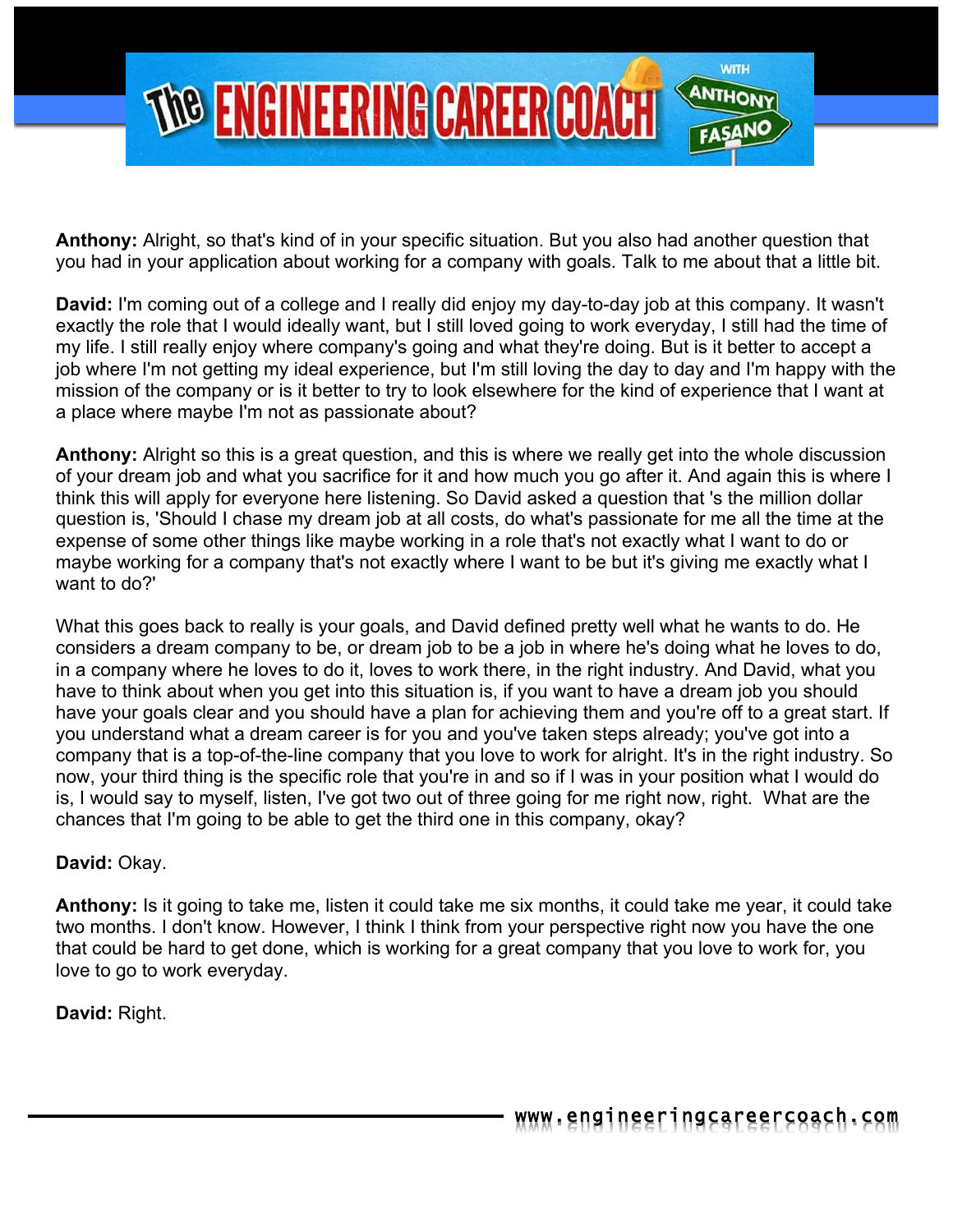

**Anthony:** And they have the capability of giving you that ideal job that you want, they have it there, you just haven't gotten the job there yet.

**David:** Correct.

**Anthony:** So if I'm in your shoes I'm doing everything I can to try to get the position in this company, right?

**David:** Correct.

**Anthony:** And I think obviously you're going to be doing that.

# **David:** Yes.

**Anthony:** Now let's just go down the road of saying that doesn't happen for whatever reason, alright. Now you have a bigger decision to make and that is, do I leave this great company that I love to take a job that's more specific to what I would consider my dream job. Of course, at the expense of then losing alignment with the other thing which is the company.

# **David:** Right.

**Anthony:** And it's a hard question to answer. What I always recommend to people is, you've got to do what you're passionate about in your engineering career, you've got to do what you love or else it's not going to be fulfilling, as fulfilling for you as it will be. Alright so lets just say it didn't work out, this company you didn't get the mechanical job and you stayed in the production role, David from my estimation from my working with a lot of engineers...

## **David:** Yes.

**Anthony:** At some point in the future, you're going to hit a wall with that position and you're going to say, you know what as much as I love this company, I just don't feel, this just doesn't feel right to me, because this is not what I consider my dream job, this is not what I really want to pursue. You know what I'm saying?

**David:** Yes, yes I do.

**Anthony:** So, my advice for you is whatever you hold in highest regard in your case it's this mechanical technical role because that's going to make me the best in my career and let me achieve my goals, that's what you have to go after, a hundred and fifty percent.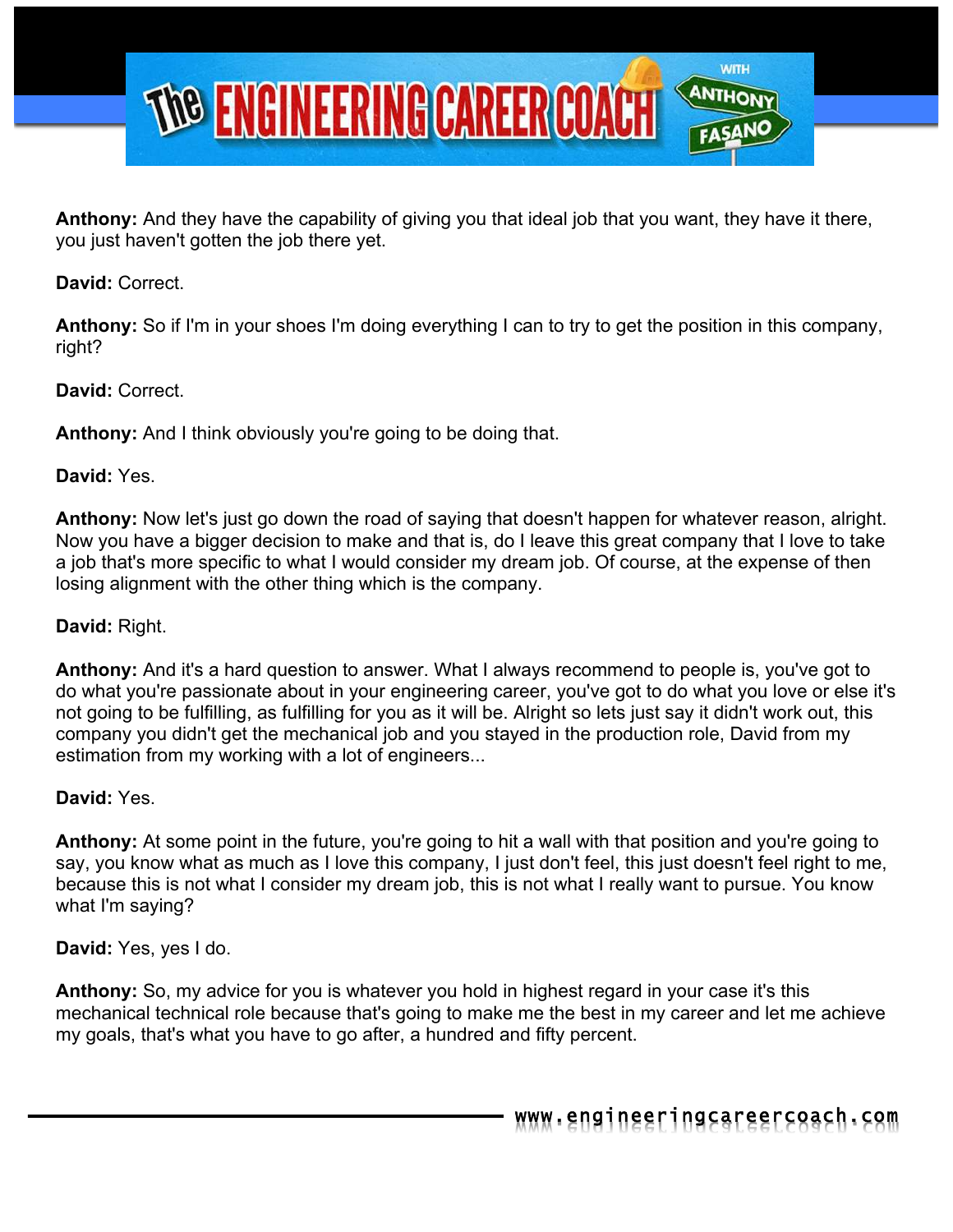

**David:** Okay.

**Anthony:** Alright?

**David:** Okay.

**Anthony:** And that's something that is not easy to do and especially in your position, especially in the economy today, a lot people with a job will just be happy to stay in it.

**David:** Yes.

**Anthony:** You know what I'm saying.

**David:** Yes, yes.

**Anthony:** Because it's a paycheck and it's comfortable and it's stable alright. And that's why I selected you to come on the show because you specifically identified as, my dream job and in my opinion, every engineer should be shooting for their dream job if not really working it for their whole career. Really, what's the point of having a career right if you can't do that?

**David:** Right, right.

**Anthony:** So I commend you for keeping that mindset from day one in your career and doing that, and there's one other question too that you had here too on your application that I wanted to tackle here. And you said, 'Is being a hard, relentless worker a substitute for technical experience when trying to compete with entry-level engineers who have been on competitive project teams their entire college careers?' So this brings us to another issue that I think is a good one to discuss here and that is when you're trying to get that dream job and you don't have the credentials to get it, what can you do to get it right?

#### **David:** Right.

**Anthony:** That's an important question because those of you out there, probably listening, and saying, 'Yeah well it's not that easy to just get your dream job whenever you want it,' and that's true to some degree, but what I believe, and this is something that we work on a lot again at the Institute, is you need to build your skills, your reputation, and to be able to get that dream job, to be able to attract any opportunity that you want in your career because you're set up for it. So for example, if you go to a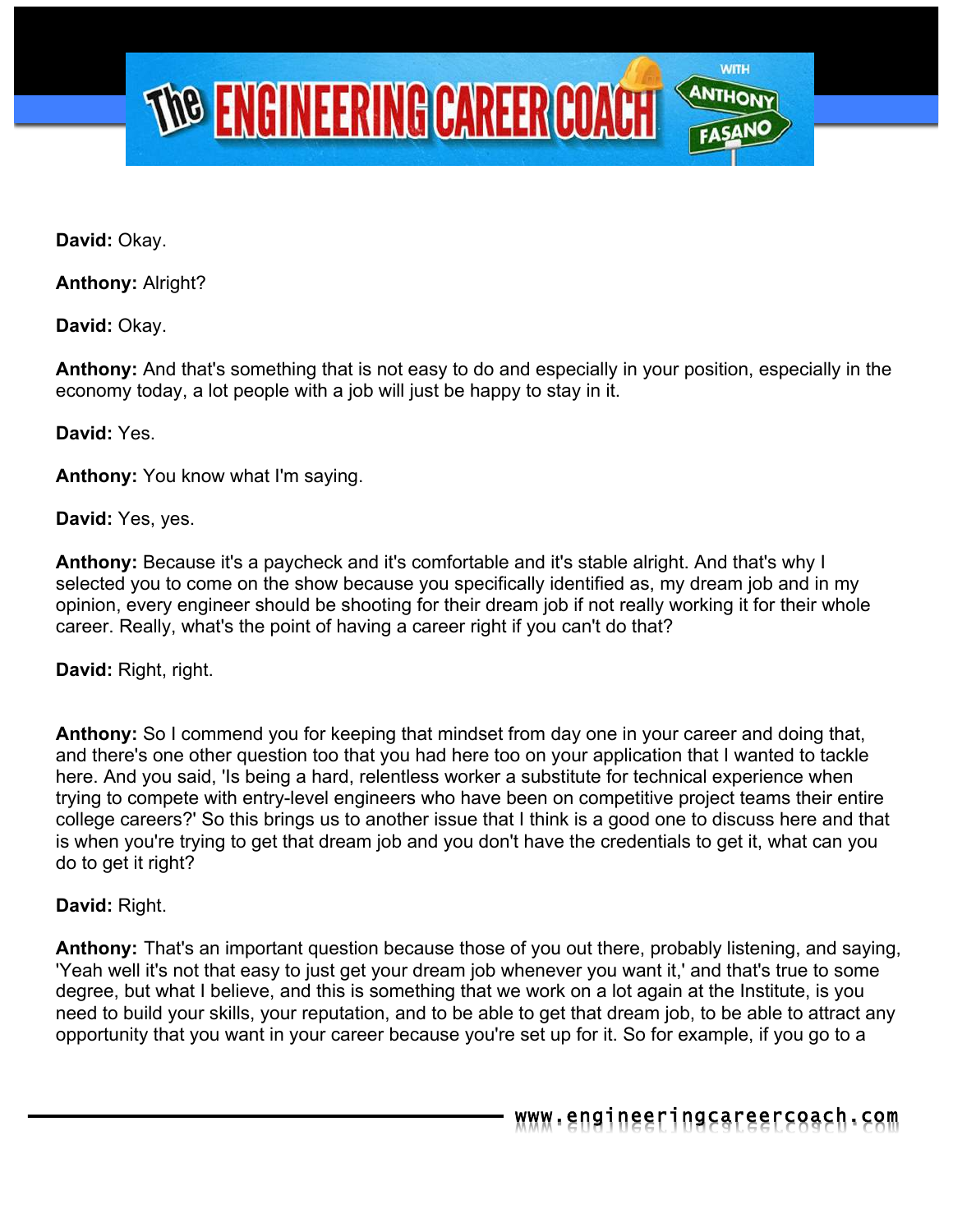

company that has a mechanical production role and you don't have one, you might be able to say something like, like we talked about before, of course, you could bring in your other skill sets that you've learned but you could also say things like, 'I headed up the XYZ team at my school,' ' I'm a chair of the local ASME chapter for students,' 'I speak on a regular basis, I belong to a Toastmasters chapter and I do public speaking regularly,' right.

So all of a sudden the idea that you haven't had that technical experience, they can say, 'Alright let's think about this, this kid David, he's a young guy. He's twenty-two years old. He's got a dual degree and he hasn't exactly had this experience yet, but he's got so many other things going for him that we can obviously teach him this, but we want all the other stuff that comes along with it.'

**David:** Okay.

**Anthony:** You understand where I'm going with that?

**David:** Yes, yes I do.

**Anthony:** So what you're doing is you're setting yourself up to be able to land that dream job because you have prepared for it.

#### **David:** Okay.

**Anthony:** Alright. So what I want you to do, David is I want you to definitely try to get this job in the company you're with by doing the things we talked about, which is accentuating the skills that will be used in that department, but also what I want you to do on top of that is I want to step back for a second, say listen if my goal in my engineering career is to have a dream job all the time, my dream job, then I want you to look at your skill sets, look at your repertoire, so to speak, of all your skills and enhance it and say, 'Listen, if this is what I want to do, what's going to make me better at that or what's going to give me an edge in that industry over other engineers that have the same goal.'

#### **David:** Okay.

**Anthony:** Alright, it's about thinking outside the box. How do you feel about that David?

**David:** I feel good about it, I feel good about it. I think that I have a lot of past experiences that will definitely play well for me in a more mechanical role.

**Anthony:** Ok good. Alright David, do you have any other questions for me while we're finishing up our call here?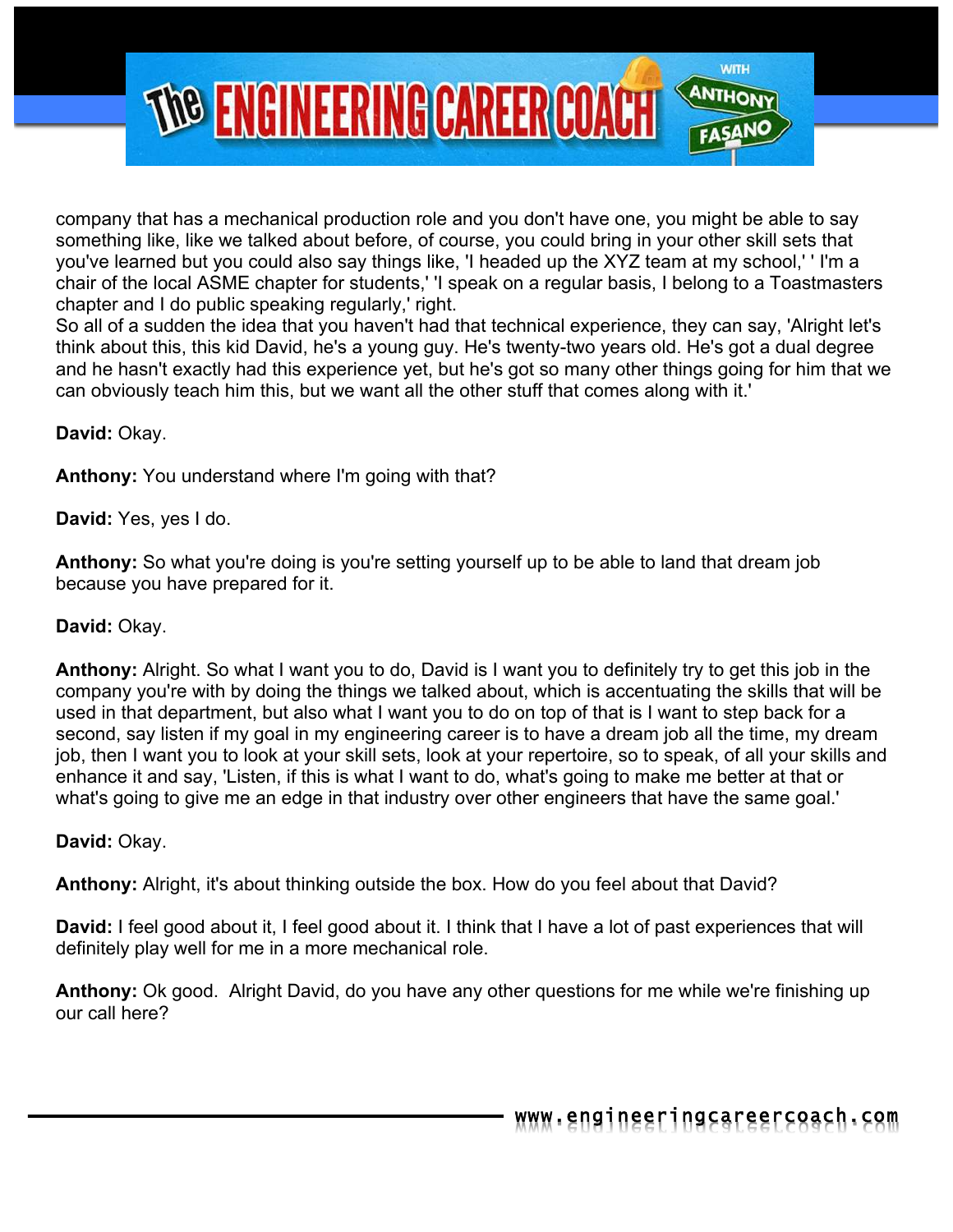

**David:** No, I don't so. I think you pretty much got everything.

**Anthony:** Alright great. So again I want just to recap, the part about the dream job, which keeps coming out for me is - those of you out there you listened to me and David talk a little bit here today if you're an engineer there is a dream job for you somewhere, and in order to find it you've got to be real clear on what it is, alright. And then you've got to put together a plan to go out and achievement it. And there may be times in your career where you're going to have to sacrifice and work a job that's not perfect, but as long as while you're doing that you're doing other things to enhance your repertoire, your resume, your experience so that when that dream job does become available it just falls into your lap, alright.

And that's really what I want David and I want everybody to take out of the podcast here today on this topic of your dream job and chasing your dream, alright. So once again, thanks, David. Thanks everyone for listening to this coaching session and I hope that this is going to really help you to find your engineering dream job.

**David:** Thank you very much Anthony I appreciate it.

**Anthony's Career Changing Tip:** Alright, now it's time for our career-changing tip, in this case I think it'll be career and life changing for you. The tip I want to give you today is; everyone one out there, ask yourself the question, 'Where do I want to be in my career or my life in two years, five years, ten years?' Whatever is a comfortable time range for you. Alright, I want you to ask yourself that question. Think about it for a minute. Now I want you to ask the important question, you ready for this? 'Why do I want to be there?' Ask yourself the question, why you want to be a partner in engineering firm, why you want to work on a construction site, why you want to be a mechanical engineer, why you want to work in California, why?

When you ask yourself why you get to the bottom and the meaning of what you really want to do, that's your real goal right. So if someone said to me I want to be a partner in an engineering firm and I say to them why? And they say, 'Well I like to lead people, I want to lead engineering groups, I want to lead projects now give me opportunity to do that. I want to be able to support my family and I think that that'll also give me the opportunity to do that.' So the bottom line is, you want to be a leader and you want to support your family. You don't have to be a partner in an engineering firm, you've chosen that vehicle to get you there alright. And that's important to understand because once you're in alignment with your goal, you'll realize there are a lot of different opportunities out there for you to achieve it but unfortunately people get something locked into their head about something that they think they have to do. They have to follow certain procedure in their career, they have to follow a textbook, they have to follow a guideline, well that's just not true.